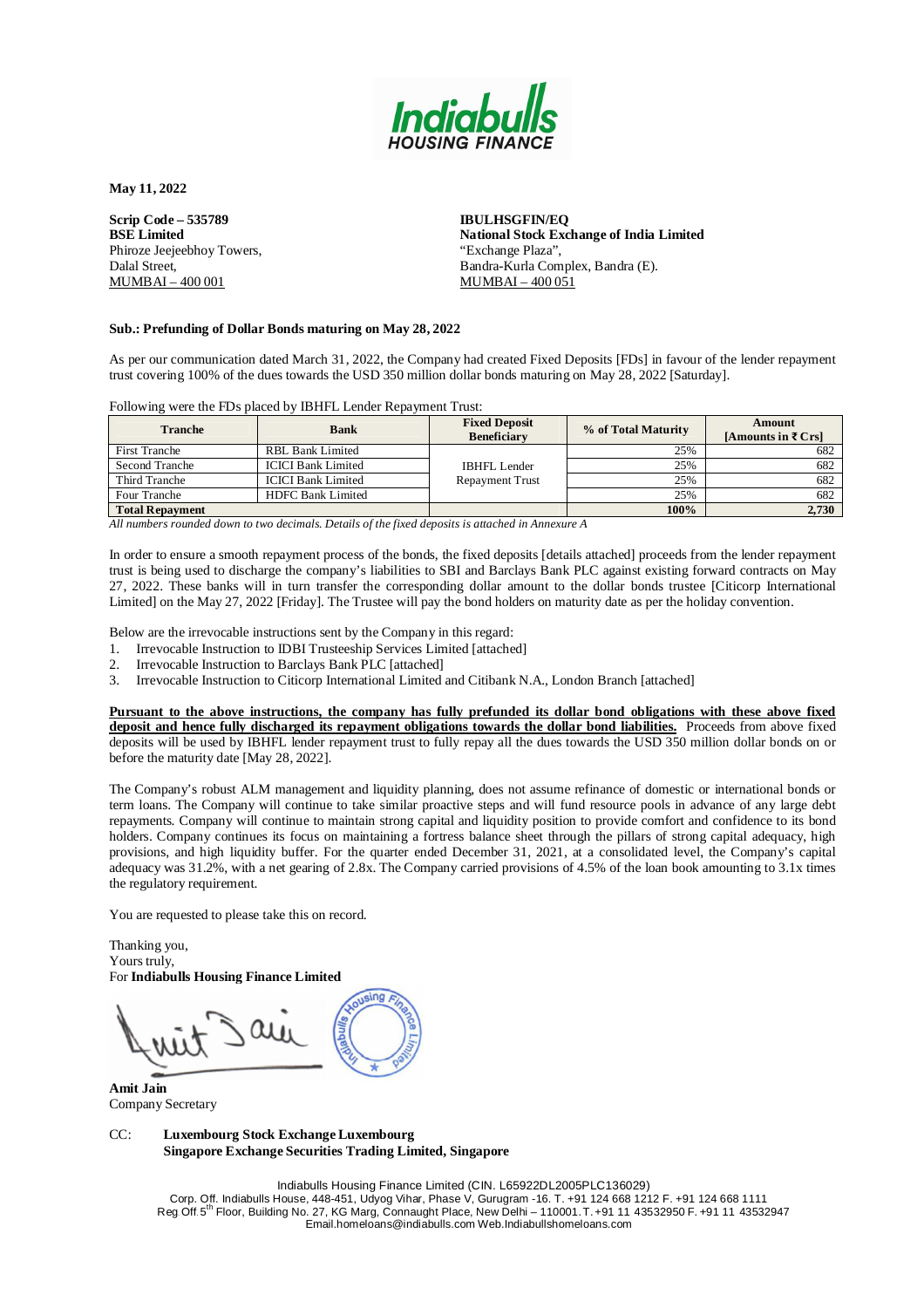

| CC:     |                                          |                                                         |
|---------|------------------------------------------|---------------------------------------------------------|
| Sr. No. | Entity                                   | <b>Details</b>                                          |
|         | <b>RBL Bank Limited</b>                  | Holds FD placed for dollar bond repayment               |
|         | <b>ICICI Bank Limited</b>                | Holds FD placed for dollar bond repayment               |
|         | <b>HDFC</b> Bank Limited                 | Holds FD placed for dollar bond repayment               |
|         | Moody's Investors Service                | Credit Rating assigned to dollar bond                   |
|         | <b>IDBI</b> Trusteeship Services Limited | Onshore Trustee for IBHFL LenderRepayment Trust         |
| n       | <b>Barclays Bank PLC</b>                 | Authorized Dealer [AD] Bank and holds forward contracts |
|         | State Bank of India                      | Holds forward contracts                                 |
| 8       | Citicorp International Limited           | Trustee for offshore dollar bond holders                |
| 9       | Citibank N.A., London Branch             | Principal Paying Agent                                  |
| 10      | Euroclear and Clearstream                | Clearing System                                         |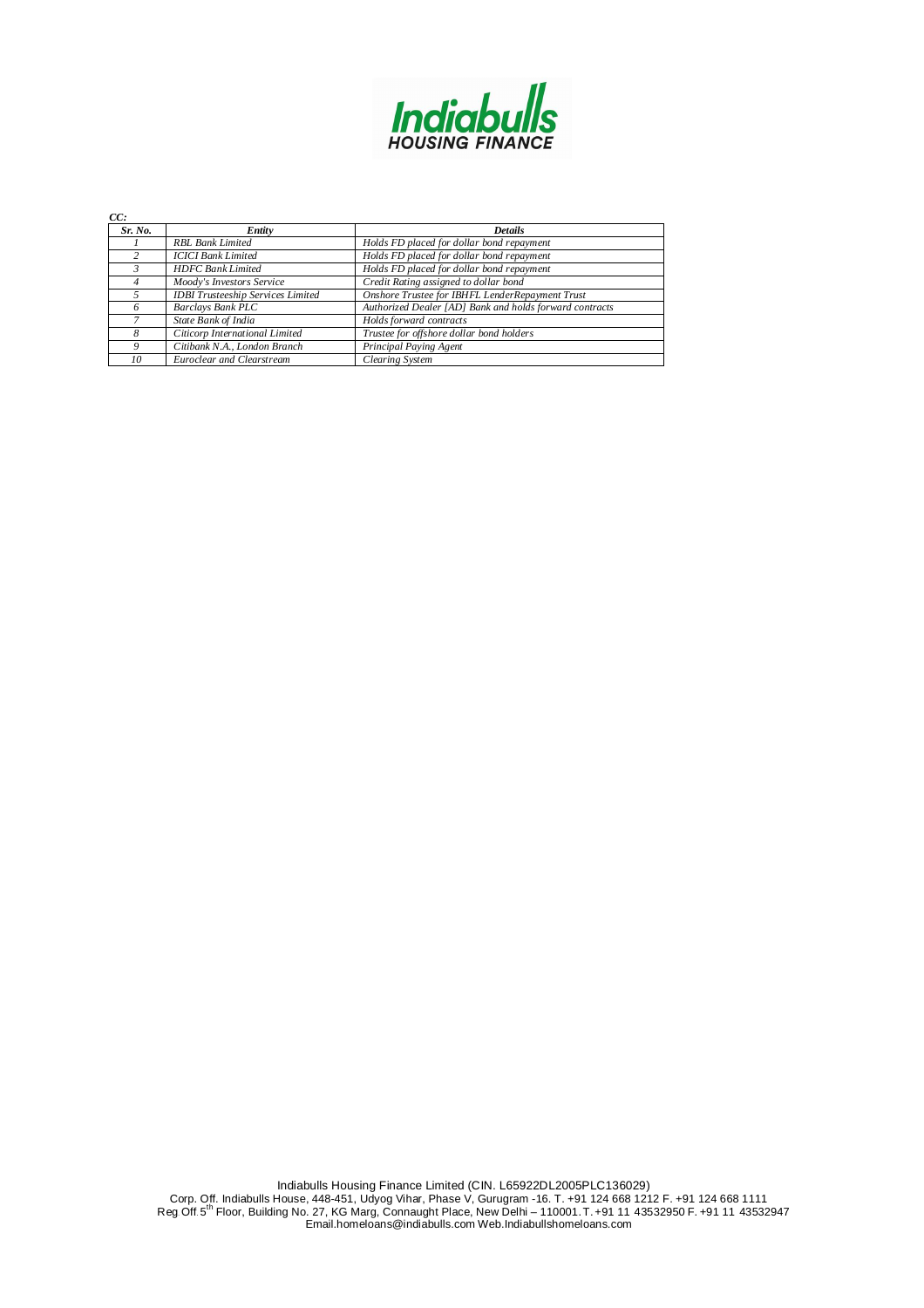

**Annexure A: Details of Fixed Deposits**

| <b>Bank Name</b>  | <b>Account Name</b>                 | <b>FD</b> Number | Amount in $\bar{\tau}$    | <b>Maturity</b> |
|-------------------|-------------------------------------|------------------|---------------------------|-----------------|
| <b>ICICI</b> Bank | <b>IBHFL Lender Repayment Trust</b> | 39310052829      | 24,99,00,000              | 23-05-2022      |
| <b>ICICI</b> Bank | <b>IBHFL Lender Repayment Trust</b> | 39310052832      | 24,99,00,000              | 23-05-2022      |
| <b>ICICI</b> Bank | <b>IBHFL Lender Repayment Trust</b> | 39310052834      | 24,99,00,000              | 23-05-2022      |
| <b>ICICI</b> Bank | <b>IBHFL Lender Repayment Trust</b> | 39310052836      | 24,99,00,000              | 23-05-2022      |
| <b>ICICI</b> Bank | <b>IBHFL Lender Repayment Trust</b> | 39310052837      | 24,99,00,000              | 23-05-2022      |
| <b>ICICI</b> Bank | <b>IBHFL Lender Repayment Trust</b> | 39310052838      | 24,99,00,000              | 23-05-2022      |
| <b>ICICI</b> Bank | <b>IBHFL Lender Repayment Trust</b> | 39310052839      | 24,99,00,000              | 23-05-2022      |
| <b>ICICI</b> Bank | <b>IBHFL Lender Repayment Trust</b> | 39310052841      | 24,99,00,000              | 23-05-2022      |
| <b>ICICI</b> Bank | <b>IBHFL Lender Repayment Trust</b> | 39310052843      | 24,99,00,000              | 23-05-2022      |
| <b>ICICI</b> Bank | <b>IBHFL Lender Repayment Trust</b> | 39310052844      | 24,99,00,000              | 23-05-2022      |
| <b>ICICI</b> Bank | <b>IBHFL Lender Repayment Trust</b> | 39310052846      | $\overline{24,99,00,000}$ | 23-05-2022      |
| <b>ICICI</b> Bank | <b>IBHFL Lender Repayment Trust</b> | 39310052848      | 24,99,00,000              | 23-05-2022      |
| <b>ICICI</b> Bank | <b>IBHFL Lender Repayment Trust</b> | 39310052849      | 24,99,00,000              | 23-05-2022      |
| <b>ICICI</b> Bank | <b>IBHFL Lender Repayment Trust</b> | 39310052852      | 24,99,00,000              | 23-05-2022      |
| <b>ICICI</b> Bank | <b>IBHFL Lender Repayment Trust</b> | 39310052854      | 24,99,00,000              | 23-05-2022      |
| <b>ICICI</b> Bank | <b>IBHFL Lender Repayment Trust</b> | 39310052857      | 24,99,00,000              | 23-05-2022      |
| <b>ICICI</b> Bank | <b>IBHFL Lender Repayment Trust</b> | 39310052858      | 24,99,00,000              | 23-05-2022      |
| <b>ICICI</b> Bank | <b>IBHFL Lender Repayment Trust</b> | 39310052859      | 24,99,00,000              | 23-05-2022      |
| <b>ICICI</b> Bank | <b>IBHFL Lender Repayment Trust</b> | 39310052860      | 24,99,00,000              | 23-05-2022      |
| <b>ICICI</b> Bank | <b>IBHFL Lender Repayment Trust</b> | 39310052861      | 24,99,00,000              | 23-05-2022      |
| <b>ICICI</b> Bank | <b>IBHFL Lender Repayment Trust</b> | 39310052862      | 24,99,00,000              | 23-05-2022      |
| <b>ICICI</b> Bank | <b>IBHFL Lender Repayment Trust</b> | 39310052863      | 24,99,00,000              | 23-05-2022      |
| <b>ICICI</b> Bank | <b>IBHFL Lender Repayment Trust</b> | 39310052864      | 24,99,00,000              | 23-05-2022      |
| <b>ICICI</b> Bank | <b>IBHFL Lender Repayment Trust</b> | 39310052865      | 24,99,00,000              | 23-05-2022      |
| <b>ICICI</b> Bank | <b>IBHFL Lender Repayment Trust</b> | 39310052866      | 24,99,00,000              | 23-05-2022      |
| <b>ICICI</b> Bank | <b>IBHFL Lender Repayment Trust</b> | 39310052867      | 24,99,00,000              | 23-05-2022      |
| <b>ICICI</b> Bank | <b>IBHFL Lender Repayment Trust</b> | 39310052868      | 24,99,00,000              | 23-05-2022      |
| <b>ICICI</b> Bank | <b>IBHFL Lender Repayment Trust</b> | 39310052869      | 5,09,00,000               | 23-05-2022      |
| <b>ICICI</b> Bank | <b>IBHFL Lender Repayment Trust</b> | 39310052870      | 2,79,00,000               | 23-05-2022      |
| <b>ICICI</b> Bank | <b>IBHFL Lender Repayment Trust</b> | 39310052871      | $\overline{24,99,00,000}$ | 23-05-2022      |
| <b>ICICI</b> Bank | <b>IBHFL Lender Repayment Trust</b> | 39310052872      | 24,99,00,000              | 23-05-2022      |
| <b>ICICI</b> Bank | <b>IBHFL Lender Repayment Trust</b> | 39310052873      | $\overline{24,99,00,000}$ | 23-05-2022      |
| <b>ICICI</b> Bank | <b>IBHFL Lender Repayment Trust</b> | 39310052875      | 24,99,00,000              | 23-05-2022      |
| <b>ICICI</b> Bank | <b>IBHFL Lender Repayment Trust</b> | 39310052876      | 24,99,00,000              | 23-05-2022      |
| <b>ICICI</b> Bank | <b>IBHFL Lender Repayment Trust</b> | 39310052877      | 24,99,00,000              | 23-05-2022      |
| <b>ICICI</b> Bank | <b>IBHFL Lender Repayment Trust</b> | 39310052878      | 24,99,00,000              | 23-05-2022      |
| <b>ICICI</b> Bank | <b>IBHFL Lender Repayment Trust</b> | 39310052879      | 24,99,00,000              | 23-05-2022      |
| <b>ICICI</b> Bank | <b>IBHFL Lender Repayment Trust</b> | 39310052880      | 24,99,00,000              | 23-05-2022      |
| <b>ICICI</b> Bank | <b>IBHFL Lender Repayment Trust</b> | 39310052881      | 24,99,00,000              | 23-05-2022      |
| <b>ICICI</b> Bank | <b>IBHFL Lender Repayment Trust</b> | 39310052882      | 24,99,00,000              | 23-05-2022      |
| <b>ICICI</b> Bank | <b>IBHFL Lender Repayment Trust</b> | 39310052883      | 24,99,00,000              | 23-05-2022      |
| <b>ICICI Bank</b> | IBHFL Lender Repayment Trust        | 39310052884      | 24,99,00,000              | 23-05-2022      |
| <b>ICICI</b> Bank | <b>IBHFL Lender Repayment Trust</b> | 39310052885      | 24,99,00,000              | 23-05-2022      |
| <b>ICICI</b> Bank | <b>IBHFL Lender Repayment Trust</b> | 39310052886      | 24,99,00,000              | 23-05-2022      |
| <b>ICICI</b> Bank | <b>IBHFL Lender Repayment Trust</b> | 39310052887      | 24,99,00,000              | 23-05-2022      |
| <b>ICICI</b> Bank | <b>IBHFL Lender Repayment Trust</b> | 39310052888      | 24,99,00,000              | 23-05-2022      |
| <b>ICICI</b> Bank | <b>IBHFL Lender Repayment Trust</b> | 39310052889      | 24,99,00,000              | 23-05-2022      |
| <b>ICICI</b> Bank | <b>IBHFL Lender Repayment Trust</b> | 39310052890      | 24,99,00,000              | 23-05-2022      |
| <b>ICICI</b> Bank | <b>IBHFL Lender Repayment Trust</b> | 39310052891      | 24,99,00,000              | 23-05-2022      |
| <b>ICICI</b> Bank | <b>IBHFL Lender Repayment Trust</b> | 39310052892      | 24,99,00,000              | 23-05-2022      |
| <b>ICICI</b> Bank | <b>IBHFL Lender Repayment Trust</b> | 39310052893      | 24,99,00,000              | 23-05-2022      |
| <b>ICICI</b> Bank | <b>IBHFL Lender Repayment Trust</b> | 39310052894      | 24,99,00,000              | 23-05-2022      |
| <b>ICICI</b> Bank | <b>IBHFL Lender Repayment Trust</b> | 39310052895      | 24,99,00,000              | 23-05-2022      |
| <b>ICICI</b> Bank | <b>IBHFL Lender Repayment Trust</b> | 39310052896      | 24,99,00,000              | 23-05-2022      |
| <b>ICICI</b> Bank | <b>IBHFL Lender Repayment Trust</b> | 39310052897      | 24,99,00,000              | 23-05-2022      |
| <b>ICICI</b> Bank | <b>IBHFL Lender Repayment Trust</b> | 39310052898      | 24,99,00,000              | 23-05-2022      |
| <b>ICICI</b> Bank | <b>IBHFL Lender Repayment Trust</b> | 39310052899      | 5,09,00,000               | 23-05-2022      |
| <b>ICICI</b> Bank | <b>IBHFL Lender Repayment Trust</b> | 39310052900      | 2,79,00,000               | 23-05-2022      |

Indiabulls Housing Finance Limited (CIN. L65922DL2005PLC136029)

Corp. Off. Indiabulls House, 448-451, Udyog Vihar, Phase V, Gurugram -16. T. +91 124 668 1212 F. +91 124 668 1111 Reg. Off. 5 th Floor, Building No. 27, KG Marg, Connaught Place, New Delhi – 110001.T.+91 11 43532950 F. +91 11 43532947 [Email.homeloans@indiabulls.com](mailto:Email.homeloans@indiabulls.com) Web.Indiabullshomeloans.com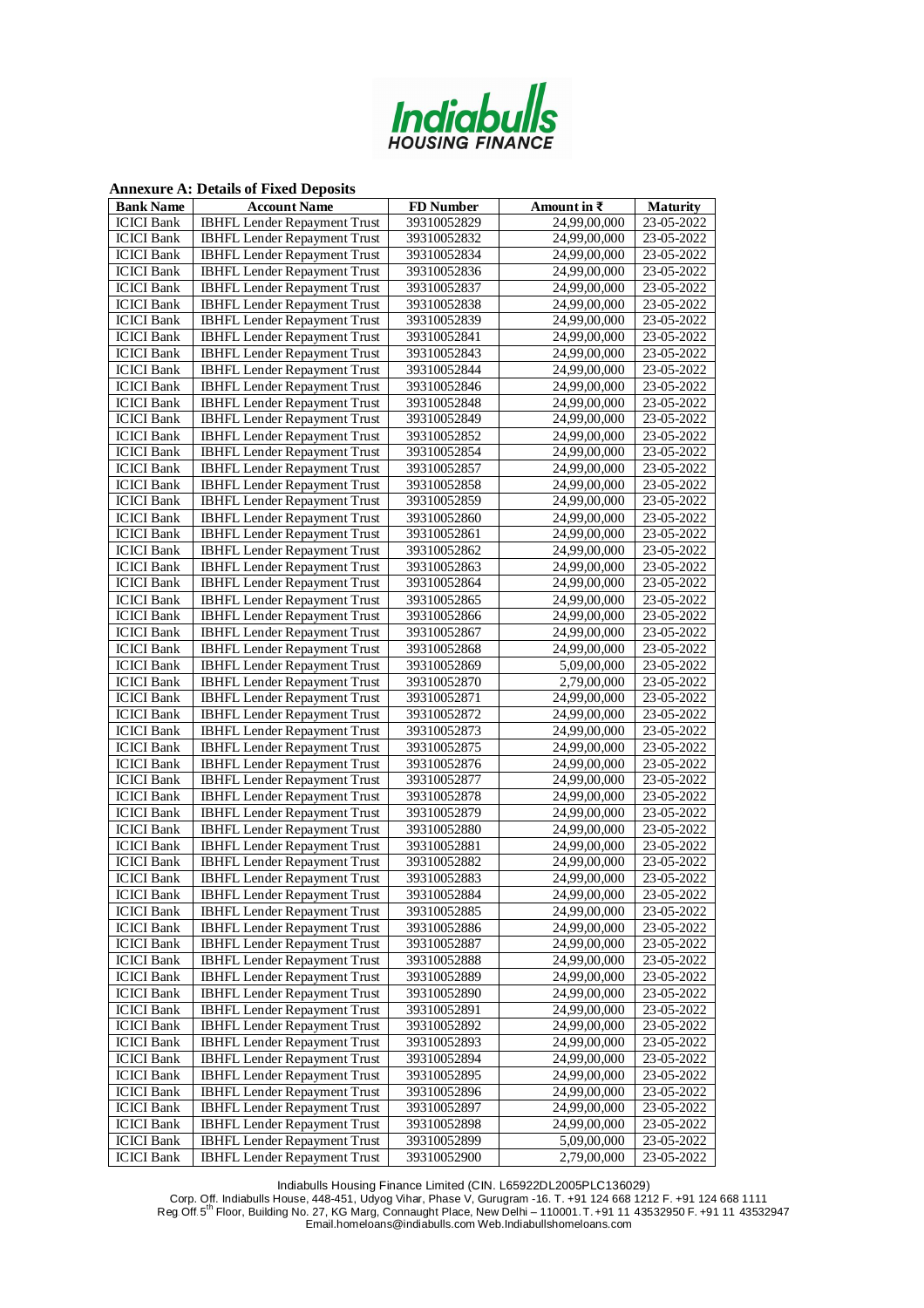

| <b>HDFC</b> Bank | <b>IBHFL Lender Repayment Trust</b> | 50300607834922 | 24,99,00,000              | 23-05-2022 |
|------------------|-------------------------------------|----------------|---------------------------|------------|
| <b>HDFC</b> Bank | <b>IBHFL Lender Repayment Trust</b> | 50300607837010 | $\overline{24,99,00,000}$ | 23-05-2022 |
| <b>HDFC</b> Bank | <b>IBHFL Lender Repayment Trust</b> | 50300607845032 | 24,99,00,000              | 23-05-2022 |
| <b>HDFC</b> Bank | <b>IBHFL Lender Repayment Trust</b> | 50300607846265 | 24,99,00,000              | 23-05-2022 |
| <b>HDFC</b> Bank | <b>IBHFL Lender Repayment Trust</b> | 50300607848666 | 24,99,00,000              | 23-05-2022 |
| <b>HDFC</b> Bank | <b>IBHFL Lender Repayment Trust</b> | 50300607849311 | 24,99,00,000              | 23-05-2022 |
| <b>HDFC</b> Bank | <b>IBHFL</b> Lender Repayment Trust | 50300607850644 | 24,99,00,000              | 23-05-2022 |
| <b>HDFC</b> Bank | <b>IBHFL Lender Repayment Trust</b> | 50300607851673 | 24,99,00,000              | 23-05-2022 |
| <b>HDFC</b> Bank | <b>IBHFL Lender Repayment Trust</b> | 50300607852410 | 24,99,00,000              | 23-05-2022 |
| <b>HDFC</b> Bank | <b>IBHFL Lender Repayment Trust</b> | 50300607854478 | 24,99,00,000              | 23-05-2022 |
| <b>HDFC</b> Bank | <b>IBHFL Lender Repayment Trust</b> | 50300607855698 | 24,99,00,000              | 23-05-2022 |
| <b>HDFC</b> Bank | <b>IBHFL Lender Repayment Trust</b> | 50300607856741 | 24,99,00,000              | 23-05-2022 |
| <b>HDFC</b> Bank | <b>IBHFL Lender Repayment Trust</b> | 50300607857817 | 24,99,00,000              | 23-05-2022 |
| <b>HDFC</b> Bank | <b>IBHFL Lender Repayment Trust</b> | 50300607858783 | 24,99,00,000              | 23-05-2022 |
| <b>HDFC</b> Bank | <b>IBHFL Lender Repayment Trust</b> | 50300607861152 | 24,99,00,000              | 23-05-2022 |
| <b>HDFC</b> Bank | <b>IBHFL</b> Lender Repayment Trust | 50300607862001 | 24,99,00,000              | 23-05-2022 |
| <b>HDFC</b> Bank | <b>IBHFL Lender Repayment Trust</b> | 50300607864454 | 24,99,00,000              | 23-05-2022 |
| HDFC Bank        | <b>IBHFL Lender Repayment Trust</b> | 50300607865125 | 24,99,00,000              | 23-05-2022 |
| <b>HDFC</b> Bank | IBHFL Lender Repayment Trust        | 50300607865865 | 24,99,00,000              | 23-05-2022 |
| <b>HDFC</b> Bank | <b>IBHFL Lender Repayment Trust</b> | 50300607866677 | 24,99,00,000              | 23-05-2022 |
| <b>HDFC</b> Bank | <b>IBHFL Lender Repayment Trust</b> | 50300607867335 | 24,99,00,000              | 23-05-2022 |
| <b>HDFC</b> Bank | <b>IBHFL Lender Repayment Trust</b> | 50300607869354 | $\overline{24,99,00,000}$ | 23-05-2022 |
| <b>HDFC</b> Bank | <b>IBHFL Lender Repayment Trust</b> | 50300607873992 | 24,99,00,000              | 23-05-2022 |
| <b>HDFC</b> Bank | <b>IBHFL Lender Repayment Trust</b> | 50300607875192 | 24,99,00,000              | 23-05-2022 |
| <b>HDFC</b> Bank | <b>IBHFL Lender Repayment Trust</b> | 50300607878416 | 24,99,00,000              | 23-05-2022 |
| <b>HDFC</b> Bank | <b>IBHFL Lender Repayment Trust</b> | 50300607879270 | 24,99,00,000              | 23-05-2022 |
| <b>HDFC</b> Bank | <b>IBHFL Lender Repayment Trust</b> | 50300607880114 | 24,99,00,000              | 23-05-2022 |
| <b>HDFC</b> Bank | <b>IBHFL Lender Repayment Trust</b> | 50300607881436 | 5,49,00,000               | 23-05-2022 |
| <b>HDFC</b> Bank | <b>IBHFL Lender Repayment Trust</b> | 50300607883238 | 2,39,00,000               | 23-05-2022 |
| RBL Bank         | <b>IBHFL Lender Repayment Trust</b> | 709014450727   | 50,00,00,000              | 23-05-2022 |
| <b>RBL</b> Bank  | <b>IBHFL Lender Repayment Trust</b> | 709014450666   | 50,00,00,000              | 23-05-2022 |
| RBL Bank         | <b>IBHFL Lender Repayment Trust</b> | 709014450639   | 50,00,00,000              | 23-05-2022 |
| RBL Bank         | <b>IBHFL Lender Repayment Trust</b> | 409001522656   | 3,068                     | 23-05-2022 |
| RBL Bank         | <b>IBHFL Lender Repayment Trust</b> | 709014450602   | 50,00,00,000              | 23-05-2022 |
| RBL Bank         | <b>IBHFL Lender Repayment Trust</b> | 709014450709   | 50,00,00,000              | 23-05-2022 |
| RBL Bank         | <b>IBHFL Lender Repayment Trust</b> | 709014450824   | 50,00,00,000              | 23-05-2022 |
| RBL Bank         | <b>IBHFL Lender Repayment Trust</b> | 709014450903   | 50,00,00,000              | 23-05-2022 |
| RBL Bank         | <b>IBHFL Lender Repayment Trust</b> | 709014450879   | 50,00,00,000              | 23-05-2022 |
| RBL Bank         | <b>IBHFL Lender Repayment Trust</b> | 709014450772   | 50,00,00,000              | 23-05-2022 |
| RBL Bank         | <b>IBHFL Lender Repayment Trust</b> | 709014450790   | 50,00,00,000              | 23-05-2022 |
| RBL Bank         | <b>IBHFL Lender Repayment Trust</b> | 709014450745   | 50,00,00,000              | 23-05-2022 |
| <b>RBL</b> Bank  | <b>IBHFL Lender Repayment Trust</b> | 709014450781   | 50,00,00,000              | 23-05-2022 |
| RBL Bank         | <b>IBHFL Lender Repayment Trust</b> | 709014450930   | 50,00,00,000              | 23-05-2022 |
| <b>RBL Bank</b>  | <b>IBHFL Lender Repayment Trust</b> | 709014450967   | 32,30,75,000              | 23-05-2022 |
|                  | <b>Total</b>                        |                | 27,30,13,78,068           |            |

## For **Indiabulls Housing Finance Limited**

sing au

**Amit Jain** Company Secretary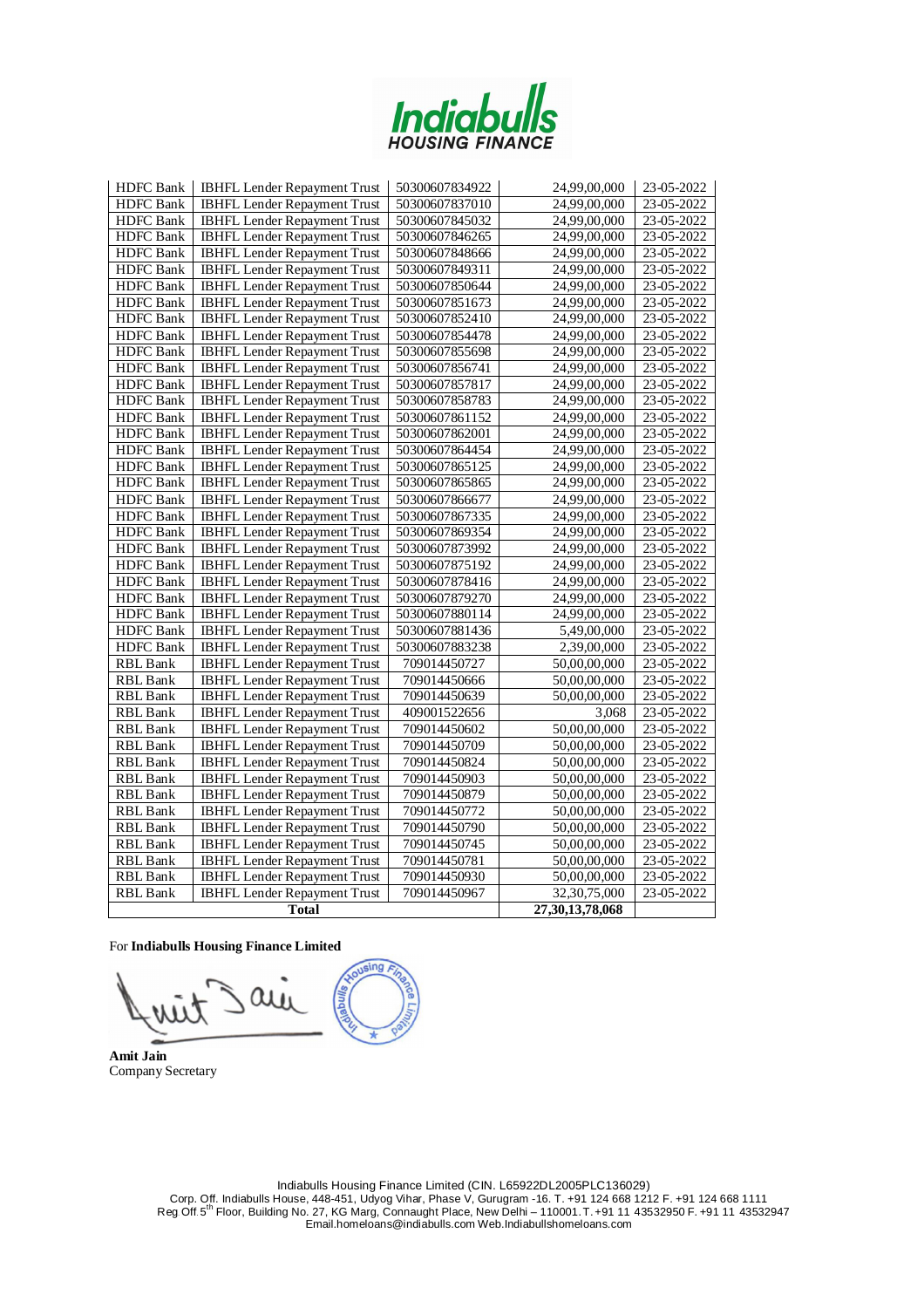

To, IDBI Trusteeship Services Limited, Trustee of IBHFL Lender Repayment Trust,

## **Subject: Prefunding of Dollar Bonds maturing on May 28, 2022**

Dear Team,

Indiabulls Housing Finance Limited ["Company"], in May 2019, had issued 6.375% secured US Dollar denominated bonds aggregating to USD 350 million ["Bonds"], for a tenor of 3 years, maturing on 28<sup>th</sup> May 2022. The principal portion of these Bonds is fully hedged in accordance with extant RBI guidelines for External Commercial Borrowings thereby ensuring that the outstanding Bonds are effectively a rupee liability amounting to  $\bar{\tau}$  2,730 Crs.

In addition to this, in order to cover 100% of the dues towards the USD 350 million dollar bonds on behalf of the IBHFL Lender Repayment Trust, IDBI Trusteeship Services Limited ["trustee"] had placed below Fixed deposits ["FDs"] aggregating to ₹ 2,730 Crs maturing on May 23, 2022:

| <b>Tranche</b>         | <b>Bank</b>               | <b>Fixed Deposit</b><br><b>Beneficiary</b> | % of Total<br><b>Maturity</b> | Amount<br>[Amounts in ₹ $Crs$ ] |
|------------------------|---------------------------|--------------------------------------------|-------------------------------|---------------------------------|
| <b>First Tranche</b>   | <b>RBL Bank Limited</b>   |                                            | 25%                           | 682                             |
| <b>Second Tranche</b>  | <b>ICICI Bank Limited</b> | <b>IBHFL Lender</b>                        | 25%                           | 682                             |
| Third Tranche          | <b>ICICI Bank Limited</b> | <b>Repayment Trust</b>                     | 25%                           | 682                             |
| Four Tranche           | <b>HDFC Bank Limited</b>  |                                            | 25%                           | 682                             |
| <b>Total Repayment</b> |                           |                                            | 100%                          | 2,730                           |

Kindly ensure that on maturity date of FDs [i.e., May 23, 2022],  $\bar{\xi}$  2,730 Crs is the credited to IBHFL Lender repayment trust on May 23, 2022 from the respective banks. Post this, kindly transfer the principal equivalent to USD 155 million to Barclays Bank PLC and principal equivalent to USD 195 million to SBI on May 27, 2022.

Request you to confirm once the funds are transferred.

Thank You. For IBHFL Lender repayment trust,

**Amit Jain** Company Secretary

 $C^{\prime}$ 

| UC:     |                          |                                                         |  |  |
|---------|--------------------------|---------------------------------------------------------|--|--|
| Sr. No. | Entity                   | <i>Details</i>                                          |  |  |
|         | <b>Barclays Bank PLC</b> | Authorized Dealer [AD] Bank and holds forward contracts |  |  |
|         | State Bank of India      | Holds forward contracts                                 |  |  |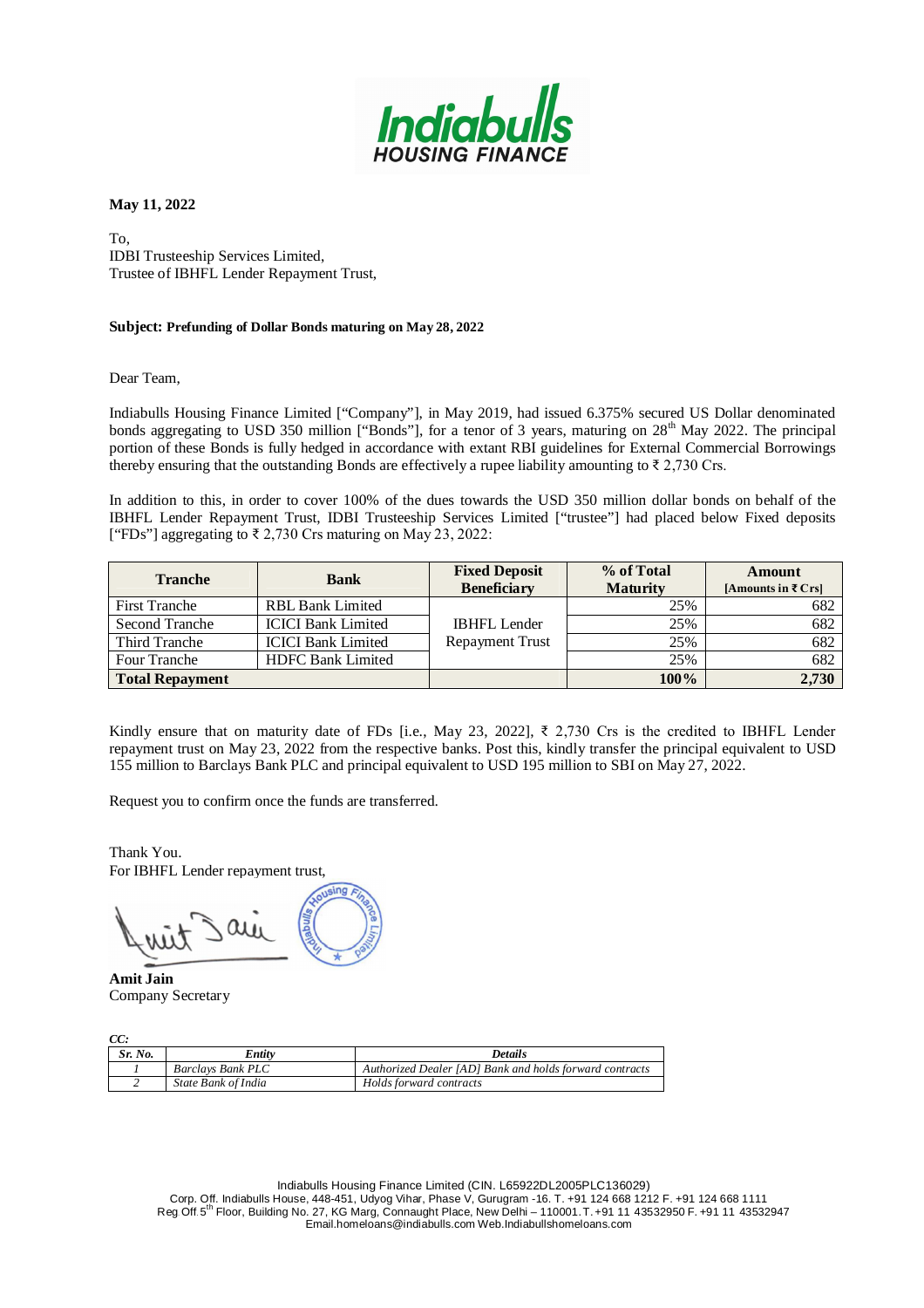

To, Barclays Bank PLC,

To, The State Bank of India,

# **Subject: Prefunding of Dollar Bonds maturing on May 28, 2022**

Dear Team,

Indiabulls Housing Finance Limited ["Company"], in May 2019, had issued 6.375% secured US Dollar denominated bonds aggregating to USD 350 million ["Bonds"], for a tenor of 3 years, maturing on May 28, 2022.

Company has forwards amounting to USD 350 million with SBI and Barclays Bank PLC as per below details:

| Sr. No. | <b>Bank Name</b> | <b>Contract No.</b> | <b>End Date</b> | <b>Notional O/S</b><br>$(USD \, mn)$ |
|---------|------------------|---------------------|-----------------|--------------------------------------|
|         | <b>Barclays</b>  | T038837202          | 27-May-22       | 25.00                                |
|         | <b>Barclays</b>  | T038837200          | 27-May-22       | 75.00                                |
|         | <b>Barclays</b>  | T073464620          | 27-May-22       | 55.00                                |
|         | SBI              | 0607019FS0000140    | 27-May-22       | 50.00                                |
|         | SBI              | 0607019FS0000139    | 27-May-22       | 50.00                                |
|         | SBI              | 0607021FS0000191    | 27-May-22       | 95.00                                |

Kindly ensure that on maturity date USD 350 million along with the interest is transferred to the paying agent [Citibank N.A., London Branch] on May 27, 2022 and request you to confirm to the company once the funds are transferred.

Thank You.

For Indiabulls Housing Finance Limited,

sing  $\omega$ 

Amit Jain Company Secretary

| CC:     |                              |                        |
|---------|------------------------------|------------------------|
| Sr. No. | Entity                       | <b>Details</b>         |
|         | Citibank N.A., London Branch | Principal Paying Agent |